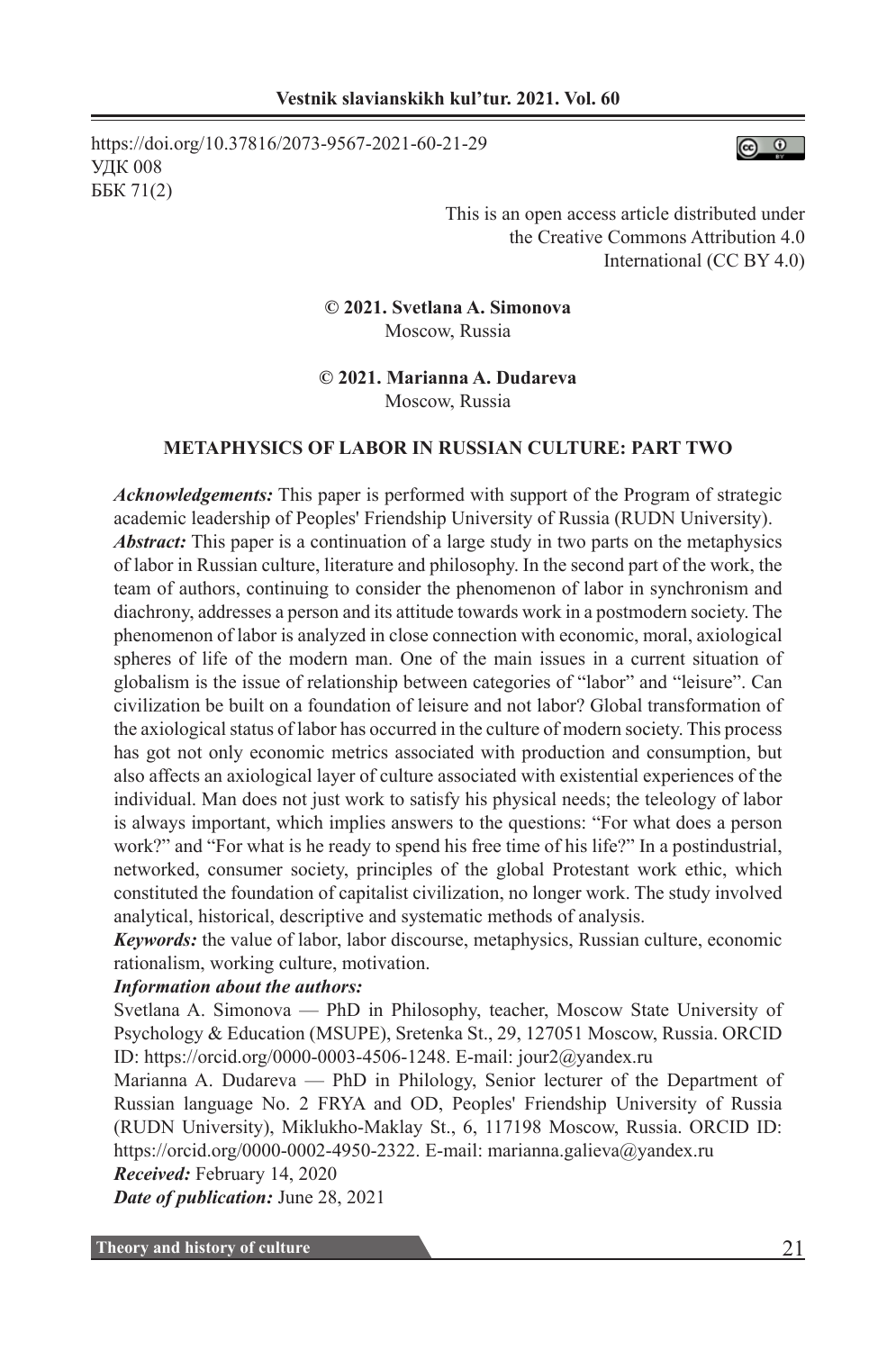*For citation:* Simonova S. A., Dudareva M. A. Metaphysics of labor in Russian culture: part two. *Vestnik slavianskikh kul'tur*, 2021, vol. 60, pp. 21–29. (In Russian) https://doi. org/10.37816/2073-9567-2021-60-21-29

\*\*\*

**© 2021 г. С. А. Симонова** г. Москва, Россия

**© 2021 г. М. А. Дударева** г. Москва, Россия

## **МЕТАФИЗИКА ТРУДА В РУССКОЙ КУЛЬТУРЕ: ЧАСТЬ ВТОРАЯ**

Публикация выполнена при поддержке Программы стратегического академического лидерства РУДН

*Аннотация:* Данная статья представляет собой продолжение большого исследования в двух частях, посвященного метафизике труда в русской культуре, литературе и философии. Во второй части работы коллектив авторов, продолжая рассматривать феномен труда в синхронии и диахронии, обращается к человеку и его отношению к трудовой деятельности в условиях постмодернистского общества. В культуре современного общества произошла глобальная трансформация статуса труда. Этот процесс имеет не только экономические метрики, связанные с производством и потреблением, но затрагивает аксиологический пласт культуры, связанный с экзистенциальными переживаниями личности. Человек не просто трудится ради удовлетворения своих физических потребностей; всегда важна *телеология труда*, предполагающая ответы на вопросы: «во имя чего трудится человек?» и «на что он готов тратить свое свободное время своей жизни?». В этом контексте важнейшим вопросом является *отношение к труду*, поскольку сейчас имеет место *девальвация трудовой этики*. В постиндустриальном, сетевом, потребительском обществе больше не работают принципы глобальной протестантской этики труда, сформировавшей фундамент капиталистической цивилизации. Феномен труда анализируется в тесной связи с экономическими, моральными, аксиологическими сферами жизни современного человека. В работе задействованы аналитический, исторический, дескриптивный и системный методы анализа.

*Ключевые слова:* ценность труда, дискурс труда, метафизика, русская культура, экономический рационализм, трудовая культура, мотивация.

### *Информация об авторах:*

Светлана Анатольевна Симонова — доктор философских наук, Московский государственный психолого-педагогический университет, Сретенка ул., д. 29, 127051 г. Москва, Россия. ORCID ID: https://orcid.org/0000-0003-4506-1248. E-mail: jour2@yandex.ru

Марианна Андреевна Дударева — кандидат филологических наук, старший преподаватель кафедры русского языка № 2 ФРЯ и ОД, Российский университет дружбы народов, ул. Миклухо-Маклая, д. 6, 117198 г. Москва, Россия. ORCID ID: https://orcid.org/0000-0002-4950-2322. E-mail: marianna.galieva@yandex.ru *Дата поступления статьи:* 14.02.2020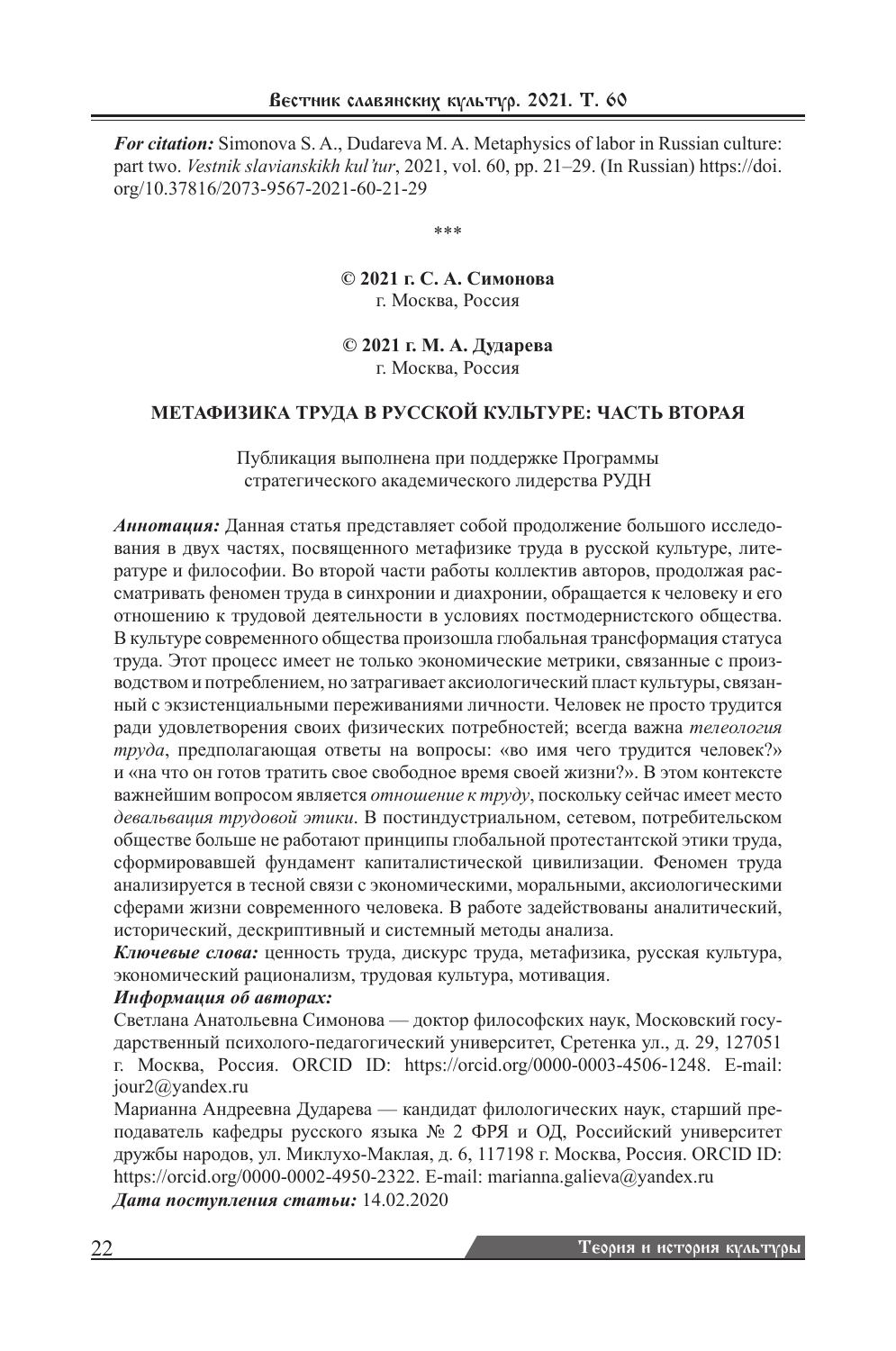#### *Дата публикации:* 28.06.2021

*Для цитирования: Симонова С. А., Дударева М. А.* Метафизика труда в русской культуре: часть вторая // Вестник славянских культур. 2021. Т. 60. С. 21–29. https:// doi.org/10.37816/2073-9567-2021-60-21-29

### **Introduction**

In 2019, a team of scientists, philosophers and cultural specialists planned to write a large-scale study on the philosophy of labor in Russia, the metaphysical foundations of the phenomenon of labor in the national space. In the context of globalism and the transitional nature of the 21<sup>st</sup>-century culture, not only political and economic issues come to the fore, but also problems associated with the spiritual life of the people, its subsurface depth, according to the philosopher I. A. Ilyin [4, с. 135]. This is what determines the relevance of the study, since today in the market conditions the nature of labor activity has changed significantly, a new philosophy of labor, moral labor standards are being developed, the axiological and ontological status of labor is changing. The first part of the work "Metaphysics of Labor in Russian Culture: Part One" was published in the journal "*Amazonia Investiga*" from the WoS International Database in Issue 23.

In the first part of the article devoted to the study of the metaphysical essence of labor in the Russian national image of the world, we turned to the works of Russian philosophers of the 19<sup>th</sup> and early 20<sup>th</sup> centuries, N. F. Fedorov, V. S. Soloviev, S. N. Bulgakov, N. A. Berdyaev. Much attention was paid to the ambivalent nature of the labor phenomenon in Russian culture [14]. The concept of "labor" was considered and from a linguistic point of view, the topic of labor in paremias was analyzed. We are interested in the phenomenon of labor in synchrony and diachrony — how the philosophy of work originated in Russia, how philosophers, writers (we turned to the heritage of Leo Tolstoy) and ordinary people in everyday life relate to work. In the second part of the study, we turn to the phenomenon of labor in modern Russia, in a postmodern society, and in the world, examining labor in connection with morality, culture, economy, etc. Appeal to modern society and analysis of human labor activity today allows us to trace the transformation of the philosophy of work in Russian culture.

#### **Materials and methods**

The methodology of the study of the metaphysical foundations of labor in Russian culture is reduced to the consideration of the phenomenon of labor in synchrony and diachrony using analytical, historical, descriptive and systematic methods of analysis. These methods make it possible to comprehensively approach the problem and see how the philosophy of work was formed in Russia and what its foundations are (religious, philosophical, economic, etc.).

So, in Russian philosophy and other intellectual heritage, you can find the idea of the possibility of freedom in the conditions of a determined nature and God need to earn a living by physical labor, postulating overcoming the material spiritual with the help of creative labor. Taking the work beyond the framework of the "work-earnings" scheme and substantiating the idea, first of all, of the moral and spiritual necessity of work, the Russian philosophers thus created a space of moral freedom in relation to the labor aspect of life.

This doesn't correspond to the widespread ungodly myths about the laziness of the Russian people, about the apology of idleness, etc. Quite the contrary, the presence of a developed philosophy of labor (specifically, the philosophy of economy) shows and proves that labor in all aspects (spiritual, moral) always had a high status, since this was reflected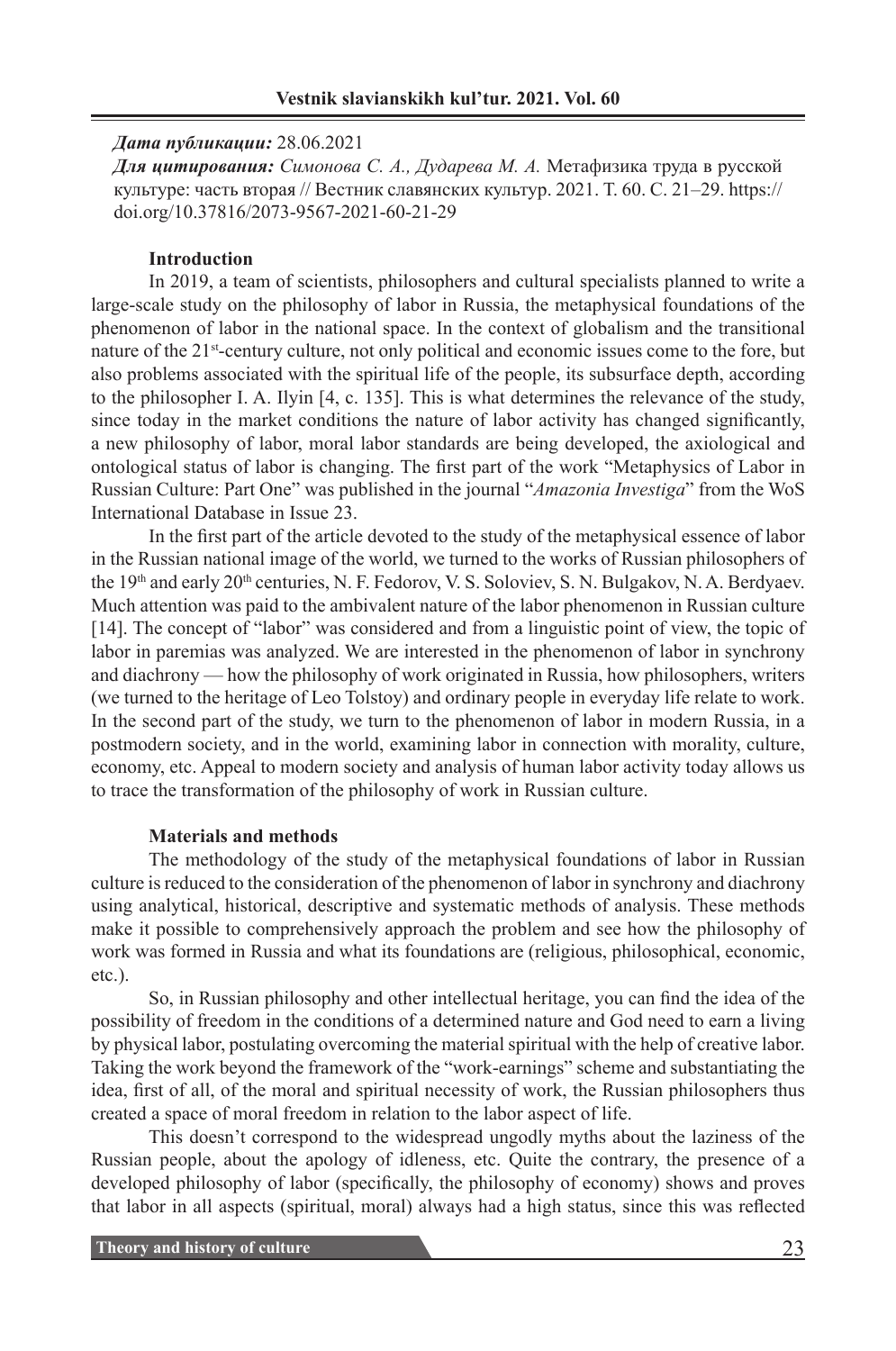in philosophical reflection, which is distinguished by the creation of a national philosophical school dedicated to comprehension of the essence of labor.

Thus, in Russian philosophy, clear moral foundations of honest labor are established, and moral standards of labor in the Russian mentality serve as a substitute for labor lawyer's work and rationalism in the West. In this sense, we can say that in Russia there is a specific ethics of labor, based on the principles of the philosophy of economy.

Among the many transformations that modern society is undergoing, one of the most significant is the modification of the nature of labor. This process has not only economic metrics associated with production and consumption, but also affects the axiological layer of culture associated with the existential experiences of the individual. Man does not just work to satisfy his physical needs; the teleology of labor is always important, which implies answers to the questions: "For what does a person work?" and "In what is he ready to spend his free time in his life?"

In this context, the most important issue is the attitude to work, since now there is a devaluation of labor ethics. In a 2004 dissertation, the author writes: "Today, an "economically rational" person dominates in society, for whom labor is not in itself human activity full of meaning, but a means of obtaining monetary compensation" [2, c. 3].

These are very accurate words describing the motivation of the labor activity of a modern person. Today, we can say that economic rationalism prevailed in the system of axiological priorities of culture. Labor is perceived solely as an economic category, and not a spiritual and moral value, as it was, for example, in the traditions of Russian philosophy and Christian ethics. However, these traditional values today have ceased to have that power of influence on the spiritual culture of society, which could have a transformative value for the individual. This is largely due to the transformation of moral values that have changed in the applied and pragmatic field.

The current situation in the field of morality is quite accurately described by the wellknown ethical philosopher A. V. Razin: "Traditions in which the foundation of initial moral principles was seen in many respects have often been destroyed. They lost their significance in connection with global processes developing in society, and the rapid pace of change in production, its reorientation to mass production. As a result of this, a situation arose in which opposing moral principles appeared equally justified, equally derived from the mind" [11, с. 16].

This is evidence of the relativization of moral values, which leads to significant transformations in the axiosphere in general. The subject field of ethics has changed: ethics becomes an interdisciplinary science, closely interacting with such pragmatic sciences as psychology, management, intercultural communications, conflict studies, etc. Instead of the metaphysical problems that have traditionally worried ethical thought, ethics drift towards technology, which, in essence, corresponds to the pragmatic mood of the whole culture.

Naturally, the attitude to work, and the very nature of labor in this situation have changed. Nowadays, few people speak about ethics, much less about the metaphysics of labor. Labor is inscribed in the system of modern technologies and its essence is no longer directed towards the spirituality of man. But we believe that this is fraught with significant moral losses; if labor is no longer just alienated, as it was before in the industrial era, but by the very alienation of man from his spiritual essence, then this is evidence of a deep crisis of European spiritual culture, to which Russia belongs organically.

Astute Western philosophers have spoken about this crisis for a long time, starting from the  $19<sup>th</sup>$  century. The most striking figures, from our point of view, are F. Nietzsche,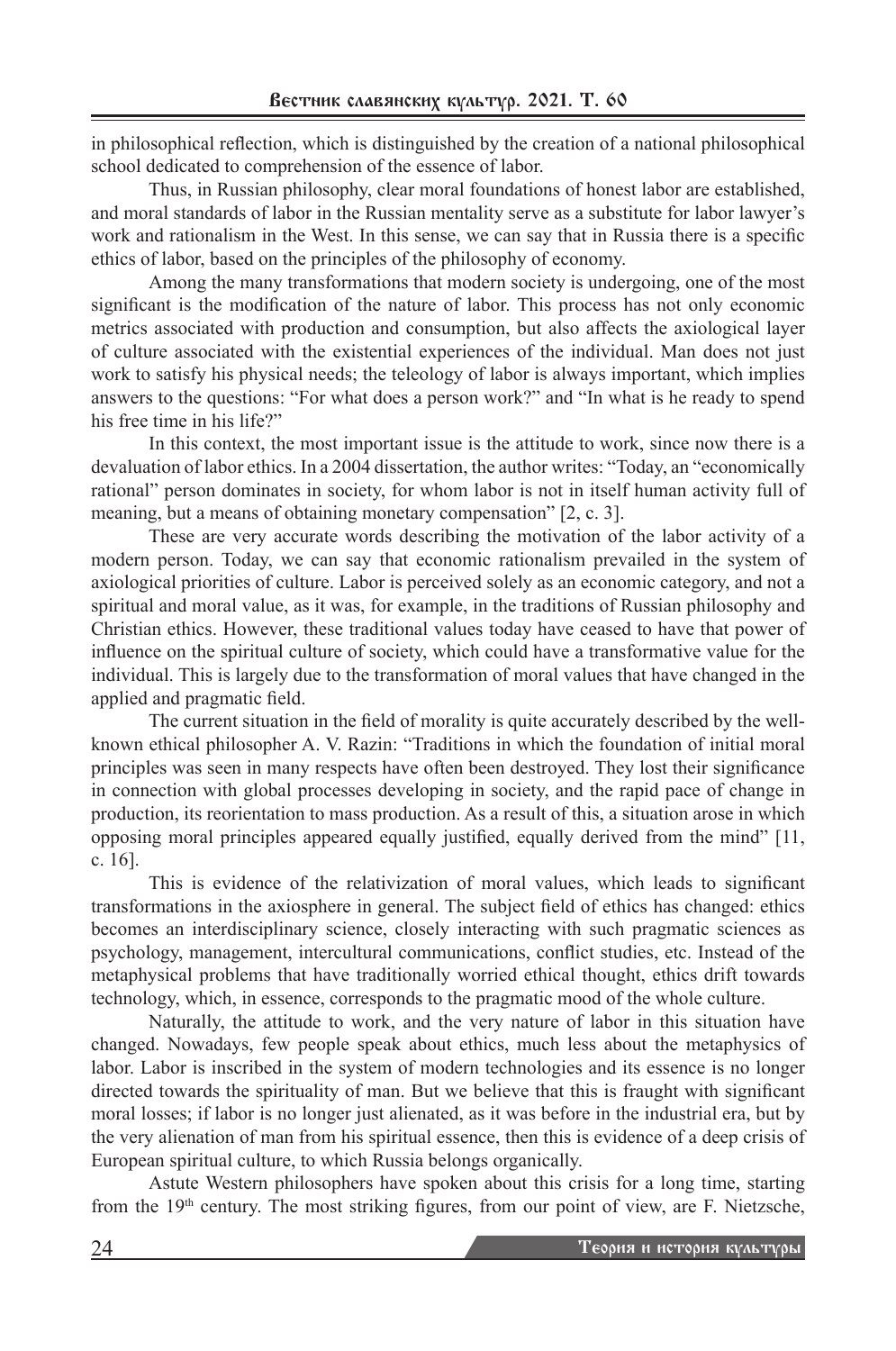J. Heising, A. Schweitzer, M. Heidegger, P. Sloterdijk, J. Lipovecki and others. The last one, by the way, is the author of a very successful metaphor of the "era of emptiness", which describes the spiritual state of a modern consumer society. In his book, he wrote: "the more people try to express themselves, the less meaning we find in their expressions; the more they strive for subjectivity, the more obvious is anonymity and emptiness" [6, c. 31].

This book was written in the early 80s of the  $20<sup>th</sup>$  century, and today the situation has gone far ahead in a negative sense. And now, what a well-known modern researcher V. G. Shukin already says: "In the last two decades, due to the natural change of generations, the collective-farm and state-farm cultural type has been replaced by the "pop" man, i.e. mass consumer culture, vivid examples of which are McDonald's restaurants or base militants" [13, с. 70].

In such a situation, labor does not just have an alienated form, it loses all moral meaning at all, loses its, perhaps its main property, humanity, as the modern author says as follows: "Labor as an activity is only expedient human activity, in which the assignment of someone else's finite is excluded. product — this is, firstly, and secondly, labor, as a social quality inherent only to a person (society), is a process of a person's inner experience that elevates his person human qualities are humanity" [9, с. 153]. Here we are talking about the deepest anthropological property of man, which consists in the fact that labor is able to elevate a person to his humanity.

#### **Results**

Of course, one cannot go to extremes and belittle the pragmatic aspect of labor, but it is necessary not to lose sight of the spiritual and moral aspects of work. In general, a decrease in the axiological status of labor is characteristic not only for Russia, but also for the entire modern consumer society, which changes both the motivation of labor activity and the axiological status of labor. Overgrown consumption is a negative factor in modifying the nature of labor in the modern world. Consumer society is directed towards a hedonistic way of life in which labor has no moral value.

However, there is an objective background of a civilizational nature, which also has a significant impact on the status of work. This is the emergence of a new anthropological type of symbolic analysts, which replaces the homo faber. Relatively speaking, manual labor has lost its primacy, giving way to intellectual work associated with the high technology of modern civilization. "Among the symbolic analysts are scientists and researchers, management, marketing and advertising consultants, specialists who work with oral and visual symbols (musicians, representatives of the film industry, etc.)" [12, с. 21].

In addition, an essential aspect of the problem lies in the fact that modern working culture is being modified in such a way that leisure penetrates labor. An essential aspect of the problem is that modern working culture is being modified in such a way that leisure penetrates labor. M. Mayatsky draws attention to this: "Theoretically," the researcher notes, "it is possible to rebuild all social production on the basis of a 3–4-hour working day. But in fact (especially if you take fashion professions) the working day is increasing, mainly due to the fact that leisure penetrates all its pores. During the working day, music is downloaded and listened to, and films are even watched and mainly constant communication takes place through a growing number of channels: interconnectivity has become the new otium for the people [8, с. 50].

Moreover, the classical form of the industrial (traditional) type of labor undergoes significant changes: "The completely traditional industrial type work, which has not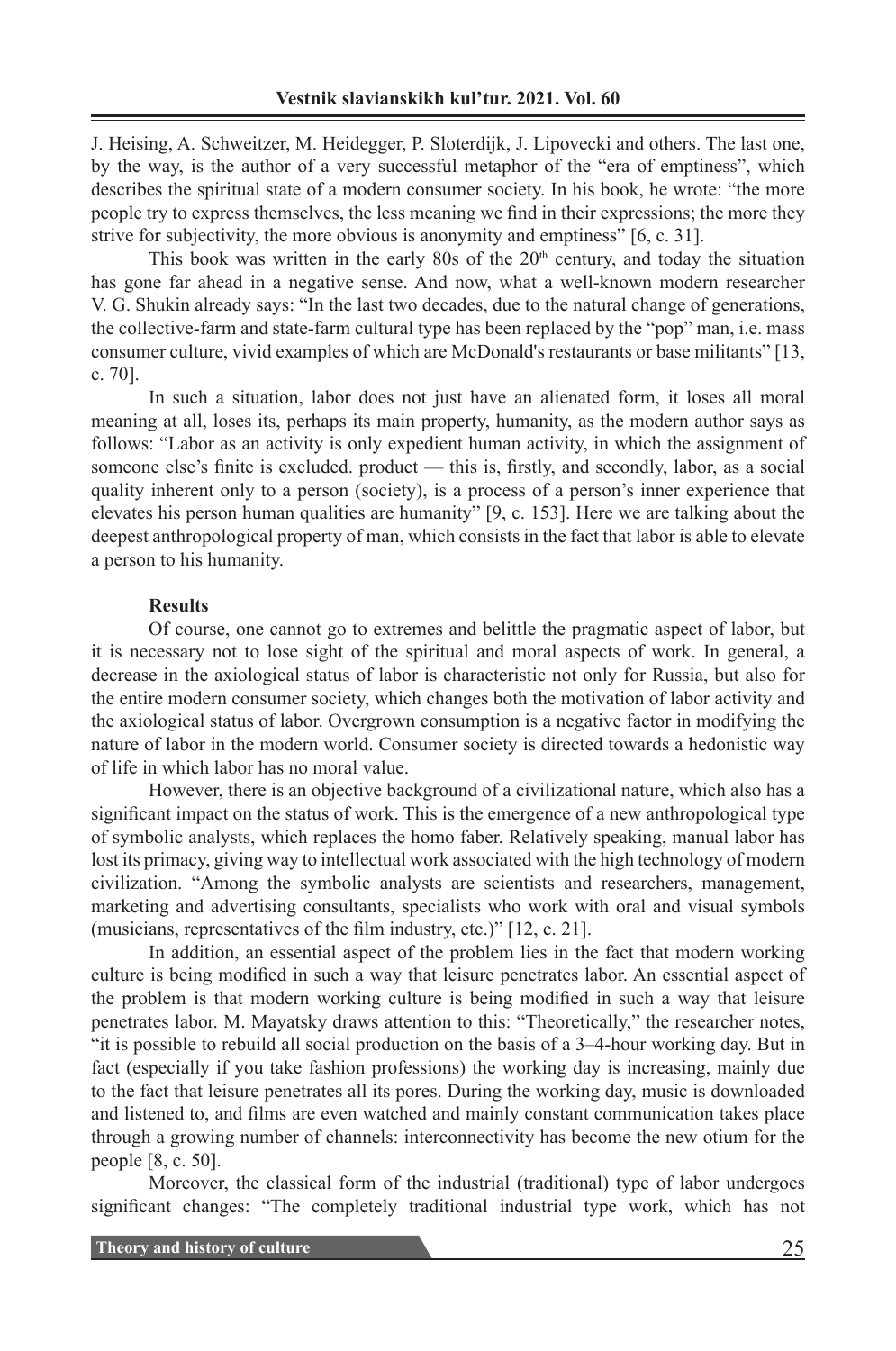disappeared anywhere, and moreover, labor in the service sector today imitates the creative and becomes equally porous, flexible and potentially precarious" [8, с. 50].

Poyl Arora describes the transformation of the modern ethos of work in a very colorful way: "Billiard tables, volleyball courts, video game rooms, pianos, ping-pong tables and yoga rooms are a distinctive feature of the new work landscape. Bicycles, scooters and skaters provide mobility for employees. The game determines the design and furnishings of the reception room and boardroom. Individual companies are being replaced by corporate systems located in park areas similar to university buildings. The transition from an office to a hammock means a change in the perception among leading enterprises of how production space looks in today's business market. Therefore, it is not surprising that the leaders of the creative and electronic industries — Pixar, Apple or Google — decided to redesign their corporate offices in such a way that they resemble the gaming space" [1, c. 89–90].

So, the game replaces work, or rather, labor becomes a game, which means the complete triumph of the anthropological model of "Homo ludens", which replaces the previous model of "Homo faber". This represents not only a serious challenge not only to the traditional way of labor, but also to the whole traditional system of spiritual values, in which labor has a special moral value. In this context, we believe, it is necessary to consider the basic values of work ethics that are characteristic of the domestic philosophical culture in order to understand the global nature of modern modifications in the axiosphere of work ethics.

Taking into account all these factors, it is necessary to talk about the formation of a new work ethic, which, taking into account all the objective factors of our time, should contribute to the revival of the spiritual meanings of labor, without which labor is an alienated mechanistic activity aimed at surviving and adapting to the world.

It is especially important to talk about the rehabilitation of the moral value of labor in the context of the "social well-being of modern youth" (V. T. Lisovsky). The spiritual state of modern youth makes the problem of the axiological significance of work ethics particularly acute and relevant.

What can be relied upon in the formation of a new work ethic of our time? We believe that the leading role in this process belongs to philosophy. As A. P. Maltseva writes: "The assumption that in the twenty-first century a man who produces and consumes was replaced by a person who is entertaining and enjoying, is shared by many sociologists, psychologists, culturologists, as well as artists, priests and journalists, but it is philosophy comprehend the general intuition that defines the changes taking place in modern culture as the transformation of a consumer society into a society of desire" [7, с. 4].

We agree with this point of view, the essence of which is to see in philosophy a real methodology for understanding the processes occurring in the bowels of modern culture. Here the question can be posed as follows: can labor be made an object of desire, more specifically an object of moral desire?

To answer this question, it is necessary to consider the following aspects of the labor phenomenon:

- 1 the labor ethos of the Russian people;
- 2 Protestant ethics of labor;
- 3 the philosophy of economy in Russian philosophy;
- 4 the Christian value of labor;
- 5 the nature of labor in post-modern society.

The Protestant ethic of labor is the foundation for the formation of the values of Western civilization as a whole, and in particular the capitalist market economy. The classic works of W. Sombart "The Bourgeois", M. Weber "The Protestant Ethics and the Spirit of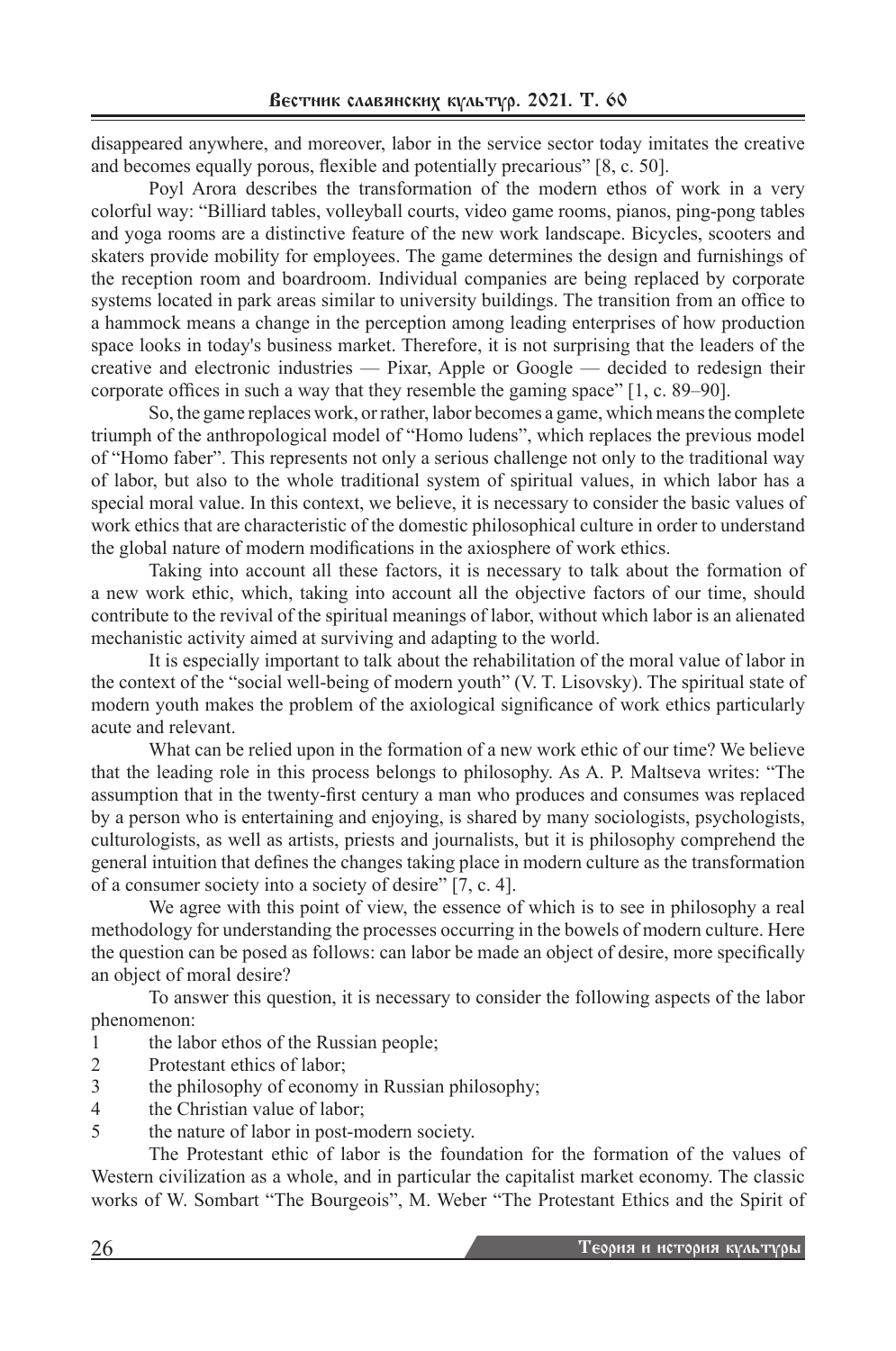Capitalism", and J. A. Schumpeter "Capitalism, Socialism and Democracy" play a special role in uncovering this phenomenon. The definition of an entrepreneurial spirit given by Sombart is important: "An entrepreneurial spirit is a synthesis of thirst for money, a passion for adventure, ingenuity, and much more; the philistine spirit consists of a penchant for prudence and discretion, of prudence and thriftiness" [3, c. 19].

## **Conclusion**

Obviously, the creation of a new work ethic is impossible without resorting to Christianity. On the one hand, there is an Old Testament understanding of labor as a curse, expressed in such famous words: "In the sweat of your face you will eat bread until you return to the ground from which you were taken; for you are dust, and you will return to dust " (Genesis 3–19), and on the other hand, there is a Christian blessing and apology of labor, expressed, for example, in such words-covenants of T. Carlyle:" The newest gospel of our time: Know your and do it ... Know what you can work on, and work like Hercules! There can be nothing better for you ... Older than all the preached Gospels, the Gospel was unprofitable, unspoken and nonetheless eradicable, eternally living, saying: Work and find prosperity in labor" [5, с. 297–300].

Regarding the nature of labor in postmodern society, the following can be said. Describing the Western attitude to work on the basis of the analysis of the book by J. Baudrillard, "Symbolic Exchange and Death", K. V. Patyrbaeva writes: "Previously (in societies preceding postmodernism) labor was productive, it was permeated with purposefulness. In postmodern society, everything is different <...>. Such work (also in the form of leisure) fills our whole life as fundamental repression and control, as the need to constantly do something at that time and in the place prescribed by the ubiquitous code. People must be put to business. The attitude that today develops toward work and includes a flexible schedule, staff mobility, retraining, ongoing professional training, autonomy and self-government, decentralization of the labor process, is all just an attempt to integrate people (and production) into the consumption system" [10, с. 244–245].

Thus, we can say that the axiological status of labor in modern culture has undergone significant changes under the influence of several factors, among which, firstly, the hedonistic attitude of consumer society, and secondly, civilizational factor of the emergence of a new anthropological type of "symbolic analysts", which replaced the traditional "homo faber".

## **СПИСОК ЛИТЕРАТУРЫ**

- 1 *Арора П.* Фабрика досуга: производство в цифровой век // Логос. 2015. Т. 25, № 3 (105). С. 88–119.
- 2 *Зиятдинов Р. Н.* Отношение к труду как ценности: автореф. … дис. канд. филос. наук. Пермь, 2004. 20 с.
- 3 *Зомбарт В.* Буржуа: Этюды по истории духовного развития современного экономического человека. М.: Наука, 1994. 443 с.
- 4 *Ильин И. А.* О тьме и просветлении. Книга художественной критики. Бунин Ремизов — Шмелев. Мюнхен: Тип. Обители преп. Иова Почаевского, 1959. 196 с.
- 5 *Карлейль Т.* Этика жизни. Трудиться и не унывать! М.: Республика, 1994. 415 с.
- 6 *Липовецки Ж.* Эра пустоты. СПб.: Владимир Даль, 2001. 158 с.
- 7 *Мальцева А. П.* Введение в философию желания. (Критический анализ опыта концептуализации феномена желания). М.: Наука, ФЛИНТА, 2014. 273 с.

**Theory and history of culture** 27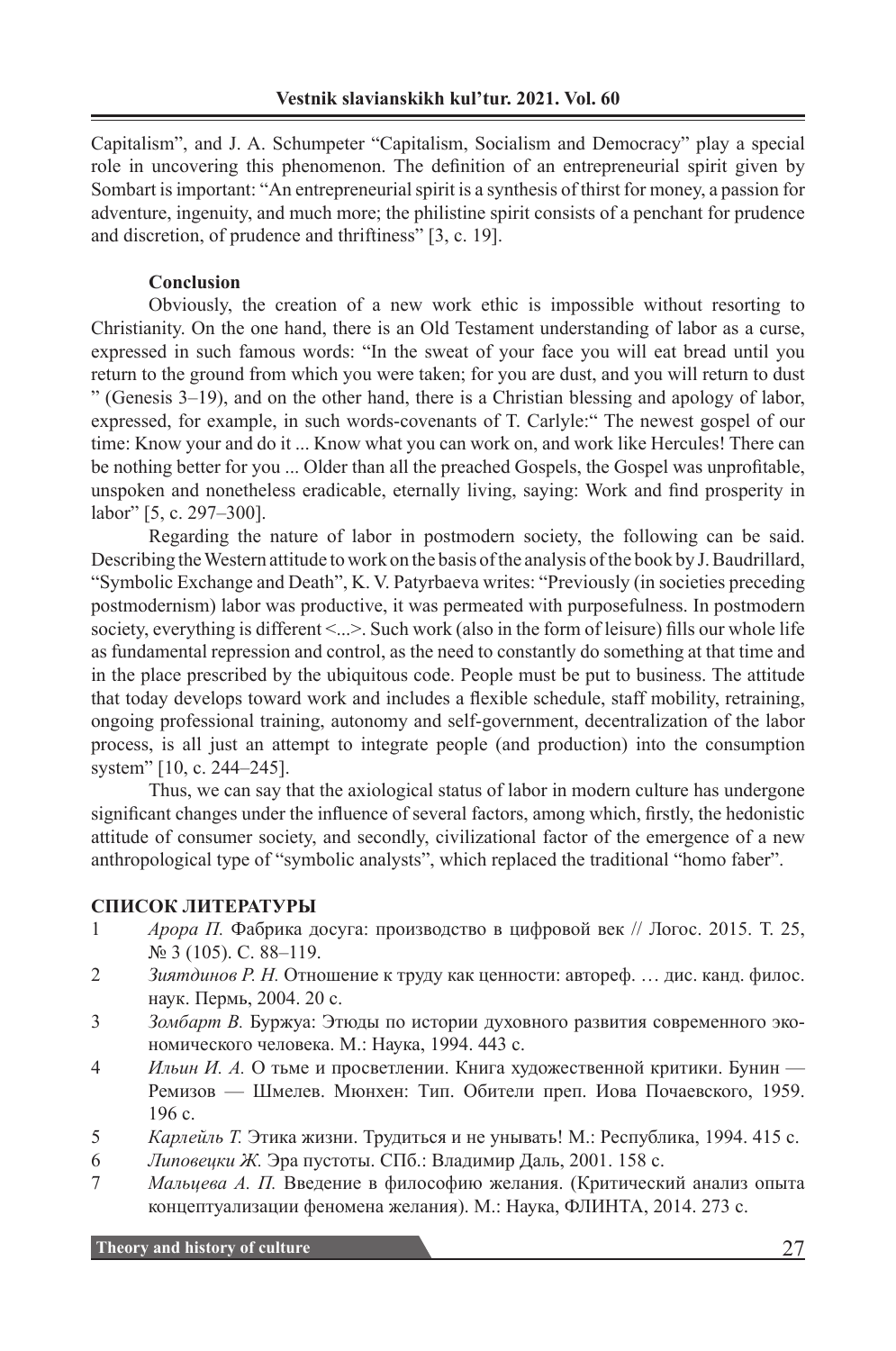- 8 *Маяцкий М.* Оtium для никого? // Логос. 2015. Т. 25, № 3 (105). С. 46–50.
- 9 *Парцвания В. В.* Философия труда // Отчуждение человека в перспективе глобализации мира. Сб. филос. ст. СПб.: Петрополис, 2001. Вып. I. С. 262–273.
- 10 *Патырбаева К. В.* Современное общество, труд и человек в постмодернизме Ж. Бодрийара // Философия хозяйства. 2012. № 2 (80). С. 240–247.
- 11 *Разин А. В.* Исторические формы морали // Проблемы этики: философско-этический альманах. М.: Алькор Паблишерс, 2012. Вып. III. С. 4–22.
- 12 *Сидорина Т. Ю.* «Homo faber» как символ эпохи труда: к истории эволюции понятия // Вопросы философии. 2015. № 3. С. 14–22.
- 13 *Щукин В. Г.* Город и свобода. Историко-культурные заметки // Вопросы философии. 2012. № 8. С. 61–71.
- 14 *Simonova S. A, Dudareva M. A., Mikhalkin N. V., Yashina T. A., Zubashchenko Y. V.* Metaphysics of Labor in Russian Culture: Part One // AMAZONIA INVESTIGA. 2019. Vol. 8. No 23. P. 868–874.

# **REFERENCES**

- 1 Arora P. Fabrika dosuga: proizvodstvo v tsifrovoi vek [Leisure factory: production in a digital age]. *Logos*, 2015, vol. 25, no 3 (105), pp. 88–119. (In Russian)
- 2 Ziiatdinov R. N. Otnoshenie k trudu kak tsennosti [Attitude towards work as value: PhD thesis, summary]. Perm', 2004. 20 p. (In Russian)
- 3 Zombart V. Burzhua: *Etiudy po istorii dukhovnogo razvitiia sovremennogo ekonomicheskogo cheloveka* [Bourgeois: Studies on the history of a spiritual development of modern economic man]. Moscow, Nauka Publ., 1994. 443 p. (In Russian)
- 4 Il'in I. A. *O t'me i prosvetlenii. Kniga khudozhestvennoi kritiki. Bunin Remizov Shmelev* [About Darkness and Enlightenment. The Book of Art Criticism. Bunin — Remizov — Shmelev]. Miunkhen, Tipografiia Obiteli prep. Iova Pochaevskogo Publ., 1959. 196 p. (In Russian)
- 5 Karleil' T. *Etika zhizni. Trudit'sia i ne unyvat'!* [Ethics of life. Work hard and not lose heart!] Moscow, Respublika Publ., 1994. 415 p. (In Russian)
- 6 Lipovetski Zh. *Era pustoty* [The era of emptiness]. St. Petersburg, Vladimir Dal' Publ., 2001. 158 p. (In Russian)
- 7 Mal'tseva A. P. *Vvedenie v filosofiiu zhelaniia. (Kriticheskii analiz opyta kontseptualizatsii fenomena zhelaniia)* [Introduction to the philosophy of desire. (A critical analysis of the experience of conceptualizing the phenomenon of desire)]. Moscow, Nauka Publ., FLINTA Publ., 2014. 273 p. (In Russian)
- 8 Maiatskii M. Otium dlia nikogo? [Otium for anyone?]. *Logos*, 2015, vol. 25, no 3 (105), pp. 46–50. (In Russian)
- 9 Partsvaniia V. V. Filosofiia truda [Philosophy of labor]. In: *Otchuzhdenie cheloveka v perspektive globalizatsii mira. Sbornik filosofskikh statei* [Alienation of man in the perspective of globalization of the world. Collection of philosophical articles]. St. Petersburg, Petropolis Publ., 2001, vol. I, pp. 262–273. (In Russian)
- 10 Patyrbaeva K. V. Sovremennoe obshchestvo, trud i chelovek v postmodernizme Zh. Bodriiara [Modern society, labor and man in the postmodernism of J. Baudrillard]. *Filosofiia khoziaistva*, 2012, no 2 (80), pp. 240–247. (In Russian)
- 11 Razin A. V. Istoricheskie formy morali [Historical forms of morality]. In: *Problemy etiki: filosofsko-eticheskii al'manakh* [Problems of ethics: philosophical and ethical almanac]. Moscow, Al'kor Pablishers Publ., 2012, vol. III, pp. 4–22. (In Russian)